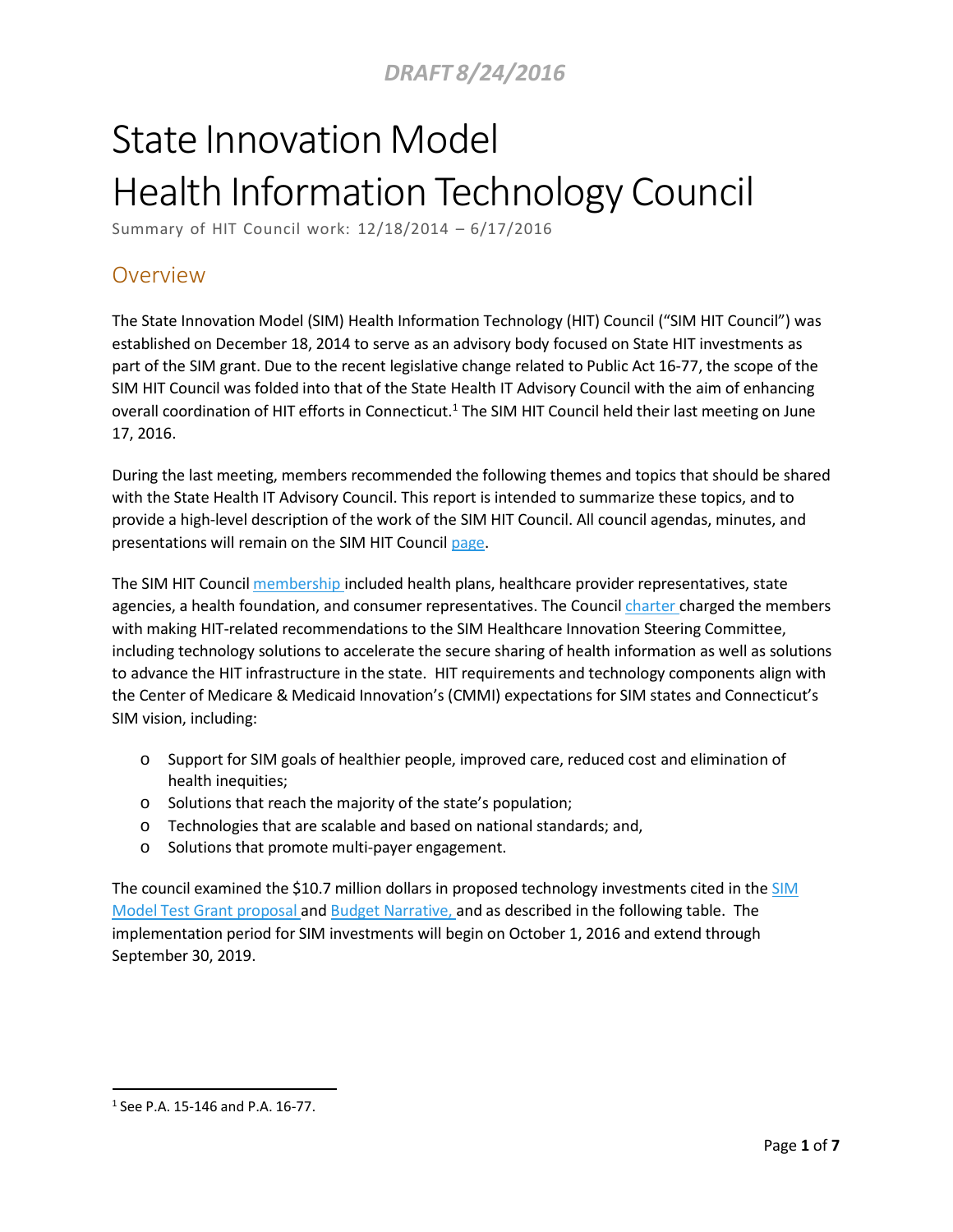| <b>Proposed</b><br><b>Investments</b>                      | <b>Description</b>                                                                                                                                                                                                                                                                                                                                                                                                                                                                                                                                                                                                                                                                                                                                                                                                                                                              |
|------------------------------------------------------------|---------------------------------------------------------------------------------------------------------------------------------------------------------------------------------------------------------------------------------------------------------------------------------------------------------------------------------------------------------------------------------------------------------------------------------------------------------------------------------------------------------------------------------------------------------------------------------------------------------------------------------------------------------------------------------------------------------------------------------------------------------------------------------------------------------------------------------------------------------------------------------|
| <b>Alert Notifications</b><br><b>Engine</b>                | Real-time notifications for care coordination and quality improvement purposes when<br>patients are admitted, discharged, or transferred to, from or within a hospital.                                                                                                                                                                                                                                                                                                                                                                                                                                                                                                                                                                                                                                                                                                         |
| <b>Care Analyzer</b>                                       | Reporting tool that continuously measures, monitors and manages performance measures,<br>evaluates physician care effectiveness, and identifies gaps in care through health risk<br>stratification.                                                                                                                                                                                                                                                                                                                                                                                                                                                                                                                                                                                                                                                                             |
| <b>Consent Registry</b>                                    | Registry that allows patients to provide consent to share their medical information. This<br>information is then used to control access to medical data and provides the ability to share<br>medical information with non-medical providers not covered under HIPAA.                                                                                                                                                                                                                                                                                                                                                                                                                                                                                                                                                                                                            |
| <b>Direct Messaging</b>                                    | National encryption standard for securely exchanging health information between health care<br>entities (e.g. primary care physicians, specialists, hospitals, laboratories, long term care<br>facilities) in a trusted network. It is easy to use, inexpensive and functions like regular email<br>with additional security measures. Direct messaging (DM) allows the secure exchange of<br>clinical documents such as discharge summaries, orders, and continuity of care documents.<br>DM can be used to generate health alerts and reminders to improve care, especially for<br>patients with chronic conditions.                                                                                                                                                                                                                                                          |
| <b>Disease Registries</b>                                  | Collections of data related to patients with a specific diagnosis, condition, or procedure. This is<br>also known as patient registries.                                                                                                                                                                                                                                                                                                                                                                                                                                                                                                                                                                                                                                                                                                                                        |
| <b>Edge</b><br>Servers/Indexing/<br>eCQM                   | Provides the ability to capture data from Electronic Health Records (EHRs) and other database<br>applications, file systems or websites and creates normalized indexes of data that are<br>maintained by the original data source. Authorized users can then query, retrieve, extract,<br>navigate, analyze and report across application data silos. This technology provides data<br>normalization and aggregation across systems, and is non-disruptive to existing production<br>data systems. It leverages existing data collection and analysis systems to deliver global views<br>across all application repositories. The platform enables reuse of existing application<br>repositories, the ability to plug in new analysis tools for new views, and interoperability among<br>the index nodes spanning multiple databases and other information system applications. |
| <b>EHR-SaaS</b>                                            | Provides access to a web-based EHR for entities who do not have an installed EHR model.                                                                                                                                                                                                                                                                                                                                                                                                                                                                                                                                                                                                                                                                                                                                                                                         |
| <b>Enterprise Master</b><br><b>Patient Index</b><br>(eMPI) | Database that is used across a healthcare organization to maintain consistent, accurate and<br>current demographic and essential medical data on persons. Each person is assigned a unique<br>identifier that is used to refer to him or her across enterprises. The main objective is to ensure<br>that each patient is represented only once across all technology systems.                                                                                                                                                                                                                                                                                                                                                                                                                                                                                                   |
| <b>Mobile Medical</b><br><b>Applications</b>               | Are to be determined smartphone and tablet applications to provide access for patients to be<br>alerted through mobile applications for reminders such as medicine refills, glucose tests, etc.<br>This technology offering would support patient care coordination and chronic illness self-<br>management.                                                                                                                                                                                                                                                                                                                                                                                                                                                                                                                                                                    |
| <b>Provider Directory</b>                                  | Supports the management of healthcare provider information in a directory structure. It<br>classifies Individual providers (e.g. physician, nurse, pharmacist, etc.) and organizational<br>providers (e.g. organizations that provide healthcare services such as hospitals, HIEs, managed<br>care, etc.) by provider type, specialties, credentials, demographics and service locations.                                                                                                                                                                                                                                                                                                                                                                                                                                                                                       |
| <b>Other</b>                                               | Other line items for SIM funding included: HIT Plan Development, Crowd sourcing, BEST<br>hosting services, and APCD edge server linkage and integration of Medicaid data.                                                                                                                                                                                                                                                                                                                                                                                                                                                                                                                                                                                                                                                                                                       |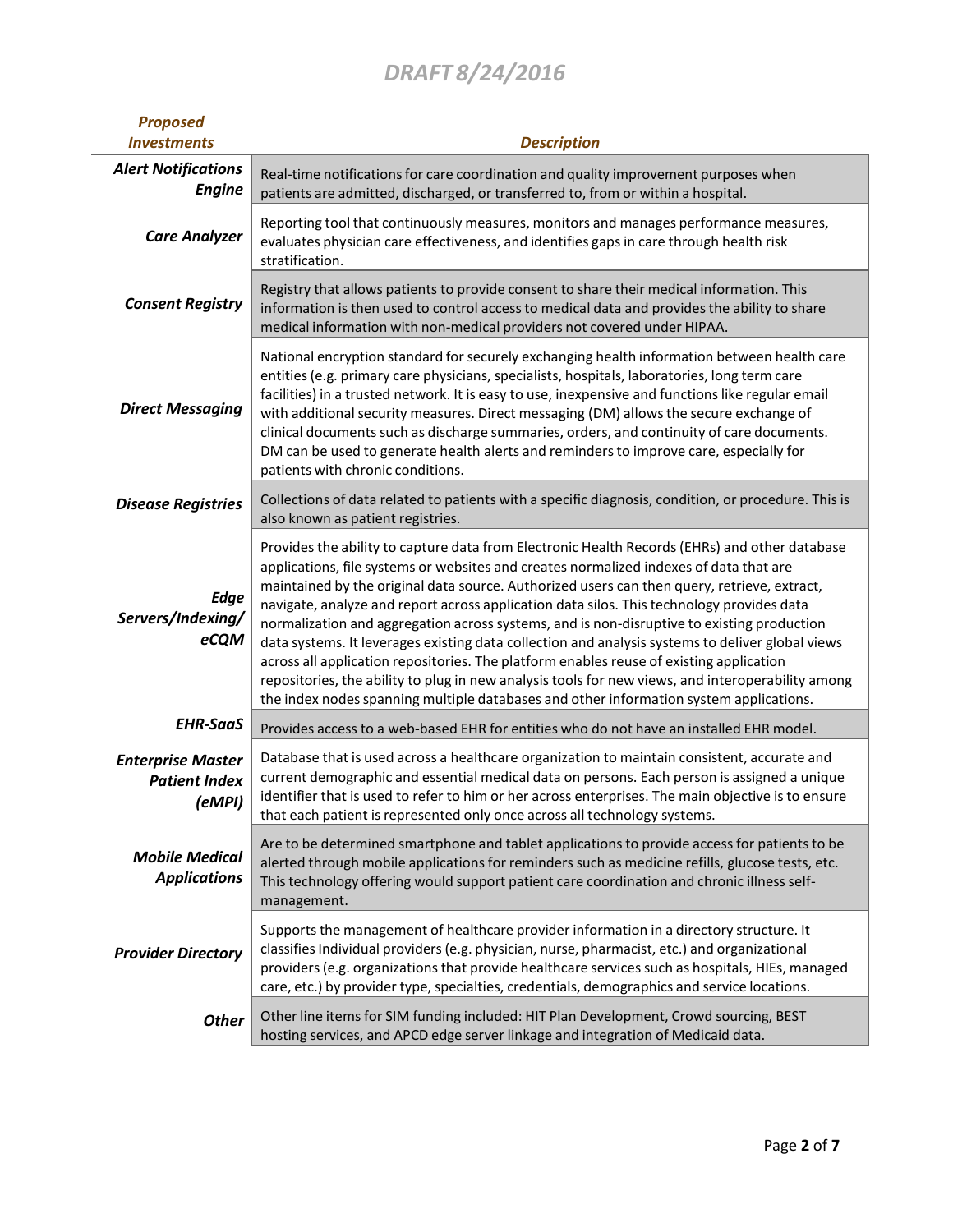# Edge Server Technology

Much of the Council's work since it began in December 2014 focused on the production of electronic Clinical Quality Measures (eCQMs). This is a major priority of Connecticut's SIM Test Grant in light of the national consensus that the continued evolution, use, and expansion of electronic quality measurement in quality reporting and performance initiatives are important factors in the transition from volumebased reimbursement to value-based reimbursement. The Center for Medicare and Medicaid Services (CMS) [notes](https://www.cms.gov/Medicare/Quality-Initiatives-Patient-Assessment-Instruments/Value-Based-Programs/MACRA-MIPS-and-APMs/Draft-CMS-Quality-Measure-Development-Plan-MDP.pdf) that measures developed from electronic data sources draw from a rich set of clinical data contained within Electronic Health Records (EHR) systems and other clinical sources, such as clinical registries. These measures can then be more widely used in value-based contracts between payers and providers; for public scorecards of the performance of accountable provider organizations; for performance reports/dashboards to providers; and for public health analytics and interventions.

Extracting this information outside of the clinical workflow expends valuable time and resources of providers and care teams. Although some commercial health plans may be able to collect certain clinical data, a robust infrastructure to efficiently collect data on a comprehensive set of meaningful measures does not exist currently. Medicare requires Pioneer and Shared Savings Program ACOs to report on a variety of eCQMs through their [GRPO](https://www.cms.gov/medicare/quality-initiatives-patient-assessment-instruments/pqrs/gpro_web_interface.html) WI internet application, but this is not an automated process and the providers do not have access to data about their beneficiaries when they visit providers outside of the organization. Connecticut's Medicaid program collects some eCQMs for reporting through manual chart reviews, but this method is expensive and time consuming.

In the Test Grant, the State proposed building on the Department of Social Services' work with Zato Health to stand up a shared utility to produce electronic Clinical Quality Measures (eCQMs). Zato's edge-server technology would index clinical data repositories (e.g. EHRs, registries) to enable the automated extraction, integration and reporting across data silos of clinical quality measures. For the past year, SIM HIT focused on how the state could utilize edge serve technology/ indexing<sup>2</sup> as a shared utility model to support eCQMs in value-based payment arrangements.

In determining which measures to focus on, the HIT Council referenced the work of the SIM Quality Council<sup>3</sup> which proposed a core set of quality [measures](http://www.healthreform.ct.gov/ohri/lib/ohri/sim/steering_committee/2016/06-09/qc_report_06032016_final_draft_accepted.pdf) to promote voluntary alignment across payers' value-based payment arrangements. The Quality Council recommended two National Quality Forum  $(NQF)^4$  endorsed quality measures for the SIM HIT council to test: (1) Hemoglobin A1c Poor Control (NQF 0059), and (2) Controlling High Blood Pressure (NQF 0018). The Quality Council also recommended

<http://www.healthreform.ct.gov/ohri/cwp/view.asp?a=2765&q=335322>

<sup>&</sup>lt;sup>2</sup> Edge servers do not move or store data, but instead allow direct queries of the clinical data source which is in contrast to a centralized data repository approach.

<sup>&</sup>lt;sup>3</sup> The Quality Council is a workgroup of the CT SIM. The Quality Council was tasked to identify and recommend a core measurement set for the use in the assessment of primary care, specialty, and hospital provider performance measures. The Council will also recommend a common provider scorecard format for public reporting. For more information about the Quality Council's work please see:

<sup>4</sup> The National Quality Forum reviews and recommends quality measures. Measuresthat are endorsed by NQF meet minimum standardsfor reliability, validity and utility. Information about the National Quality Form can be found here: [http://www.qualityforum.org](http://www.qualityforum.org/)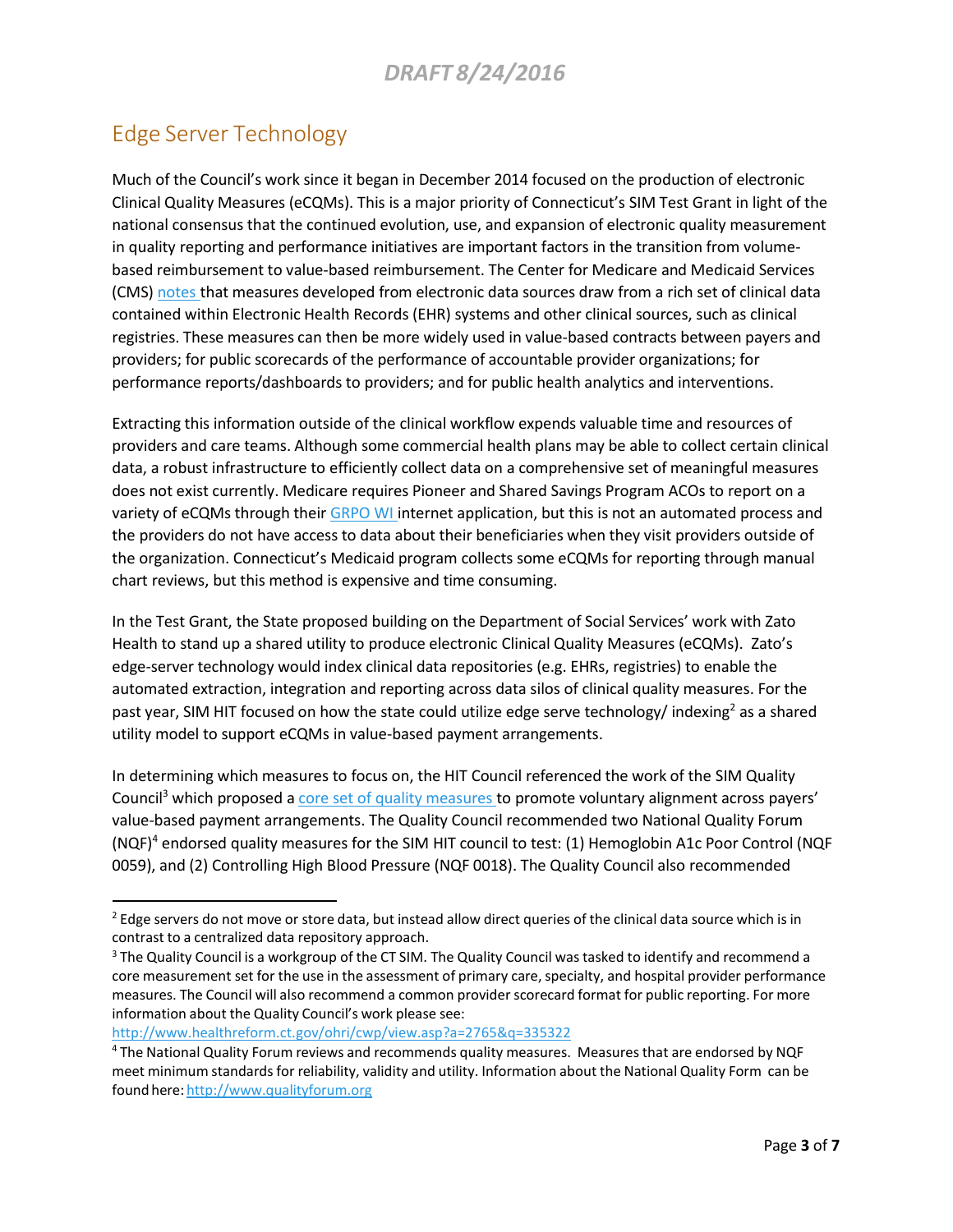additional capabilities of the technology, including the ability to stratify the data by payer and race/ethnicity (Proof of [Solution document,](http://www.healthreform.ct.gov/ohri/lib/ohri/work_groups/quality/2015-04-15/hit_2016_proofofsolution_performance_measure_production_v5.pdf) April 2015). The SIM HIT Council used this subset of eCQMs as a starting place to examine the capabilities of the edge server technology.

The HIT Council considered launching a pilot of the Zato edge server technology before committing to this technology as a scalable, enterprise wide solution. However, SIM HIT Council members wanted more information about the technology before approaching health plans and accountable healthcare organizations to participate in a pilot. A Long Term Solution Design Group was also formed to consider how the Zato technology could implement a more comprehensive set of capabilities in the longer term. The group considered whether a solution that might take more time to build, such as a statewide Health Information Exchange, would obviate the need for the edge server technology.

Note: SIM HIT Council members also considered whether the All Payer Claims Database (APCD) could serve as an alternative or supplementary solution, but decided that it could not, due to level of readiness and the APCD's current focus on claims data. Although new Level 2 claims submission codes and protocols could provide clinical information necessary to support some eCQMs, council members were skeptical that providers would reliably adopt such protocols on a statewide basis.

## Technology Review

Zato delivered presentations to the HIT Council on  $12/18/14$ , and on  $1/15/16$ . Responses to members' questions were released in the following documents:  $4/15/16$ ,  $6/8/2015$ ,  $4/17/2015$ . Members also asked to see a live demonstration or "demo" of how the technology works. The criteria for the demo can be found on slides 24- 29 of the [3/18/16](http://www.healthreform.ct.gov/ohri/lib/ohri/work_groups/hit/2016/03-18/presentation_hit_03182016_final.pdf) HIT Council presentation. Zato conducted two demos: on May 17, 2016 using de-identified data, and on May 23, 2016 using identified data.

### Recommendations

Members' reactions to the Zato demonstration were mixed. Some expressed positive feedback regarding interoperability and auditability, while others expressed concerns including uncertainty about Zato's ability to:

- integrate data across disparate platforms and without adequate de-duplication of data;
- deploy in the healthcare setting;
- demonstrate data security;
- re-create query searches in an efficient way;
- perform systemic updates when there are changes to the EHR/data source; and
- implement its solution in the short term without additional development and testing.

Some members noted that there are other platforms already on the market that can combine claims and clinical data, run the data through an integration platform, and report out to payers and clinicians. Some members recommended releasing an RFP to understand all available technology options in the marketplace today. None of the members present recommended that the State proceed with a pilot of the Zato technology. Moreover, in the absence of a quorum, they agreed that the decision regarding next steps should be referred to the State Health IT Advisory Council. Council members should be presented with information on Zato's capabilities and a summary of the findings of the SIM HIT Council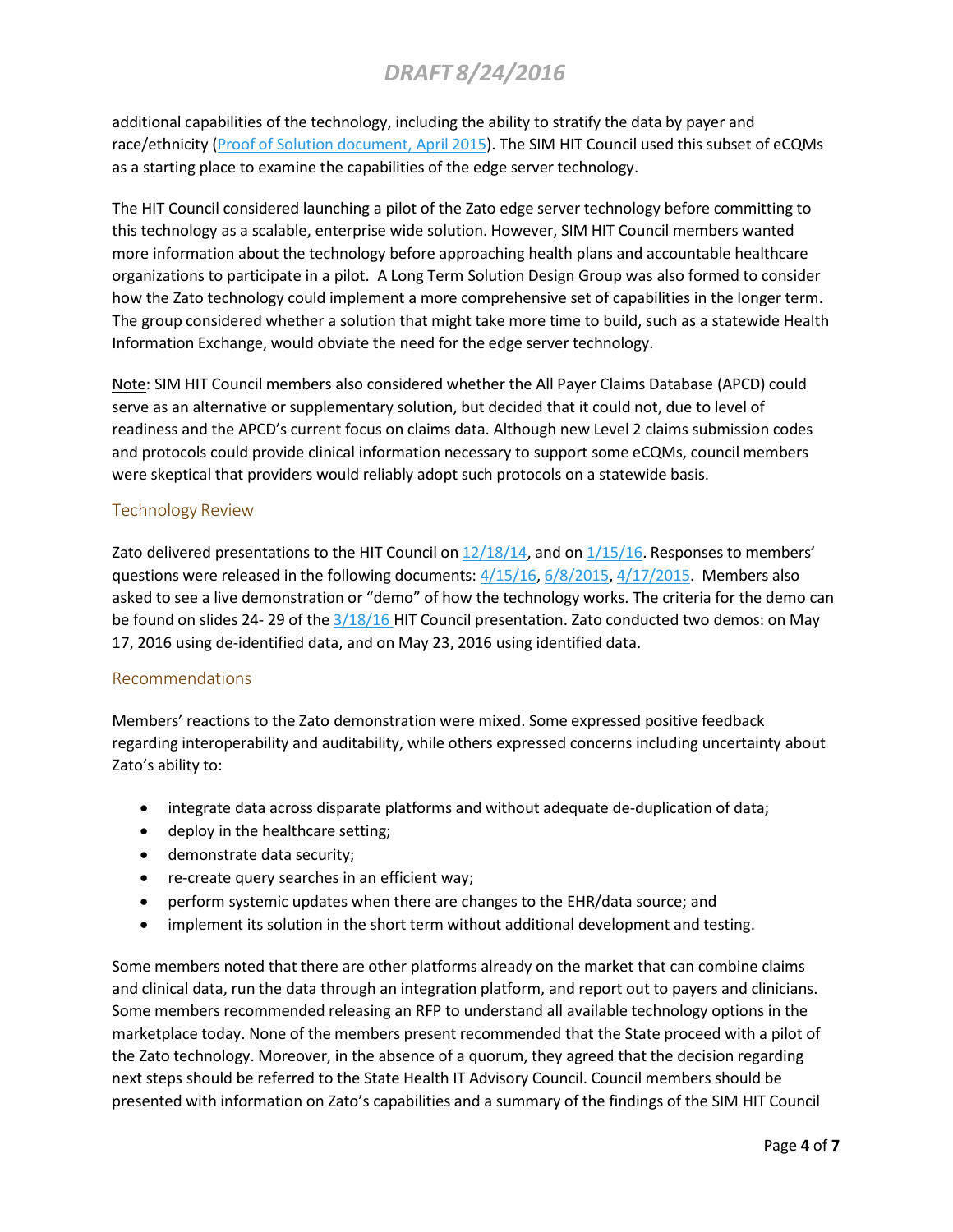in its review of this technology. Please see minutes from the  $6/17/2016$  meeting for the full discussion. All written feedback about the Zato demo from members who attended can be found [here.](http://www.healthreform.ct.gov/ohri/cwp/view.asp?a=2765&Q=336034&PM=1)

### **RECOMMENDATION: Defer to State Health IT Advisory Council.**

# Value Based Insurance Design Pilot

Tom Woodruff, of the Office of the State Comptroller (OSC), presented on the OSC's Value Based Insurance Design (VBID) pilot (see [summary\)](http://www.healthreform.ct.gov/ohri/lib/ohri/work_groups/hit/2016/04-15/20160415_summary_hit_council_draft.pdf). VBID is a type of health plan design that aims to reduce cost barriers for consumers to receive high-value healthcare services with the aim of improving healthcare outcomes and reducing unnecessary healthcare costs. The OSC's Health Enhancement Program (HEP) is one such plan, encompassing most state employees. The OSC is collecting quality measure data from the healthcare providers who provide care to state employees, and using [dashboards](http://www.healthreform.ct.gov/ohri/lib/ohri/work_groups/hit/2016/04-15/20160415_vbid_handout.pdf) to monitor the quality of care provided. The OSC is monitoring quality measures based on claims data received from private payers and is working on integrating data from EHRs with corresponding claims data. The EHR data is sent to the health plans, which match it with claims data, and then ships it to OSC's data warehouse. The proof-of-concept of integrating claims and clinical data and reporting is currently being piloted with Pro Health on a limited basis.

**RECOMMENDATION: SIM HIT Council recommends the State Health IT Advisory Council review this presentation, as it pertains to the promotion of eCQMs.**

# **Other**

## HIT Investments by Other SIM States

The Chartis Group, consultants that provided support to the HIT Council, gave a [presentation](http://www.healthreform.ct.gov/ohri/lib/ohri/work_groups/hit/2015_08_21/presentation_-_hit_council_-_8_21_15_v_6_0_sentpostedfinal.pdf) about SIM HIT investments made by other SIM states. The presentation included the following examples:

- AR, MA, ME, MN, VT, ID, MI, TN, WA, and others are expanding HIE capabilities.
- MA piloted and scaled an open source e-referral system for providers, and created a physician portal to promote linkages between PCPs and LTSS.
- OR established a *Clinical Quality Metrics Registry* for its Medicaid CCOs. MA invested in enabling the transmission of eCQMs through their HIE.
- VT's Central Clinical Registry collects clinical information from EHRs and their HIE produces care summaries and continuity of care documents and other reports.
- OR also invests in a statewide provider directory.
- VT piloted a telemedicine program, and integrated claims and clinical data to support new payment models.
- AR worked with health plans to create a multi-payer provider portal, where providers enter quality data and can access their reports.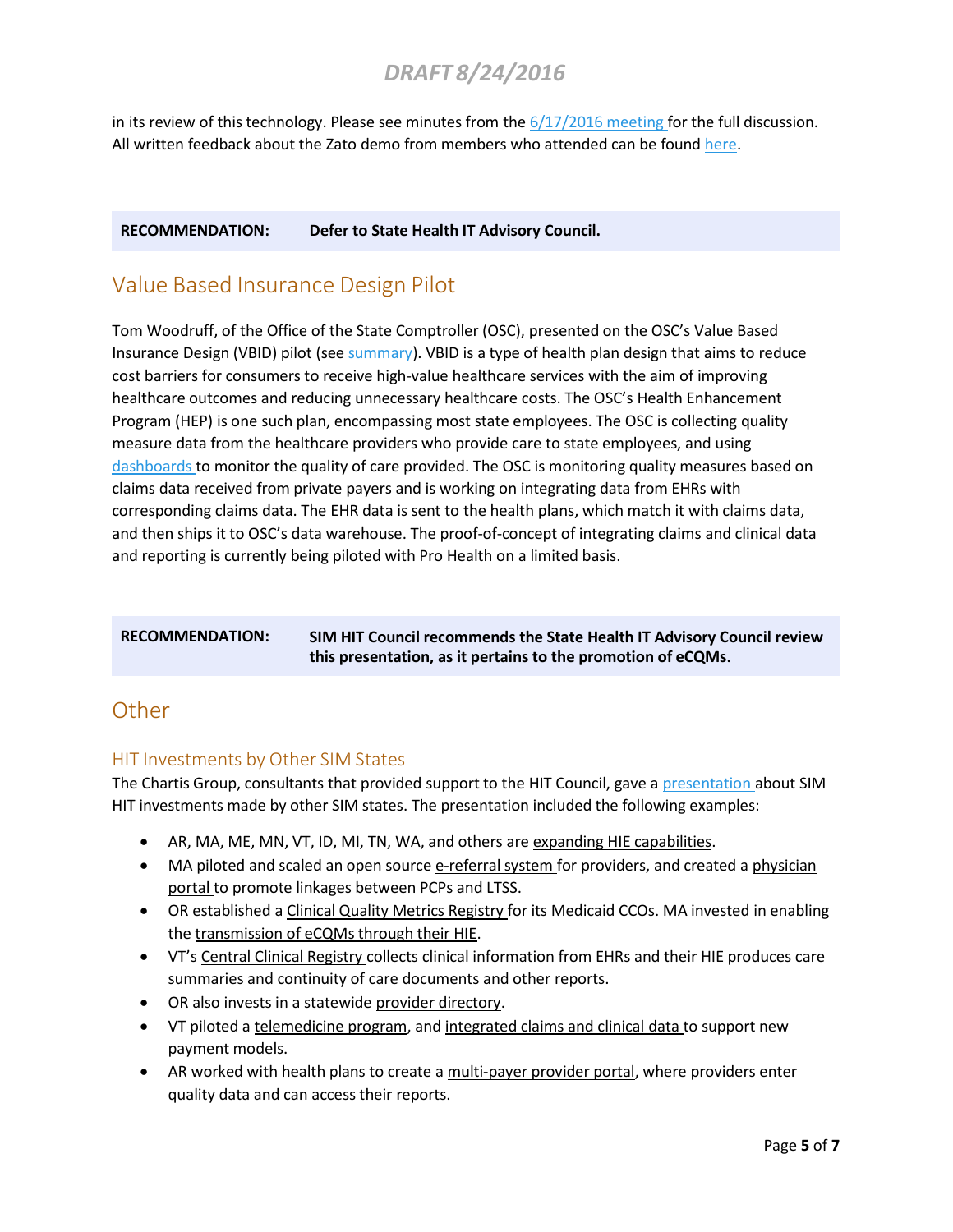**RECOMMENDATION: SIM HIT Council recommends the State Health IT Advisory Council review this presentation, as it pertains to the expansion of HIE capabilities and the promotion of eCQMs.**

### Need for stakeholder engagement

HIT Council members felt that more information and deeper engagement with stakeholders was needed to create a comprehensive HIT plan and ensure buy-in, scalability, and sustainability of proposed technologies. This includes understanding the technologies that currently exist in the state, the needs of stakeholders (e.g., health plans, accountable healthcare organizations and other providers, consumers, public payers such as OSC and DSS, and the Department of Public Health), which technologies they are planning to develop, and which technologies the State should develop as a shared-utility.

### **RECOMMENDATION: SIM HIT Council recommends a targeted stakeholder engagement to accelerate establishing technology and infrastructure to support SIM aims.**

### Operational plan

The SIM PMO presented information regarding requirements for completing the HIT section of the SIM [Operational Plan,](http://www.healthreform.ct.gov/ohri/lib/ohri/sim/test_grant_documents/sim_operational_plan_08012016_final.pdf) due on August  $1<sup>st</sup>$ .The Operational Plan outlines the timeline, risks, accountability targets, and deliverables for the next grant year, and, at a high level, the remainder of the test grant.

The HIT Section of the Operational Plan must include specific components, such as rationale, governance, policy, infrastructure, and technical assistance to be provided. HIT Section guidance from CMMI is included [here,](http://www.healthreform.ct.gov/ohri/cwp/view.asp?a=2765&q=335528) below the section dated June 19, 2015.

### **RECOMMENDATION: SIM HIT Council recommends that the Statewide Health IT Advisory Council align the State's HIE/HIT activities and leverage federal dollars to support HIT related improvements.**

### Connecticut SIM Work Stream needs for Health Information Technology

The SIM Program Management Office ("PMO") provided regular updates on other SIM work streams, including quality measure alignment, and the [Community & Clinical Integration](http://www.healthreform.ct.gov/ohri/lib/ohri/work_groups/practice_transformation/ccip_standards/ccip_report_4-13-16_draft_5_14.pdf) Program (CCIP). The PMO also provided a logic model, organized around the four primary drivers of SIM: payment reform, care delivery transformation, consumer empowerment, and advanced population health planning. These drivers are hypothesized to lead to SIM aims of healthier people, better care, smarter spending, and health equity. The intent is for SIM HIT investments to align with the drivers and impact SIM aims.

The planning process for other SIM work streams revealed potential HIT-related areas of improvement across accountable healthcare organizations in the state, including the ability to:

• share health information efficiently across clinical and community partners;